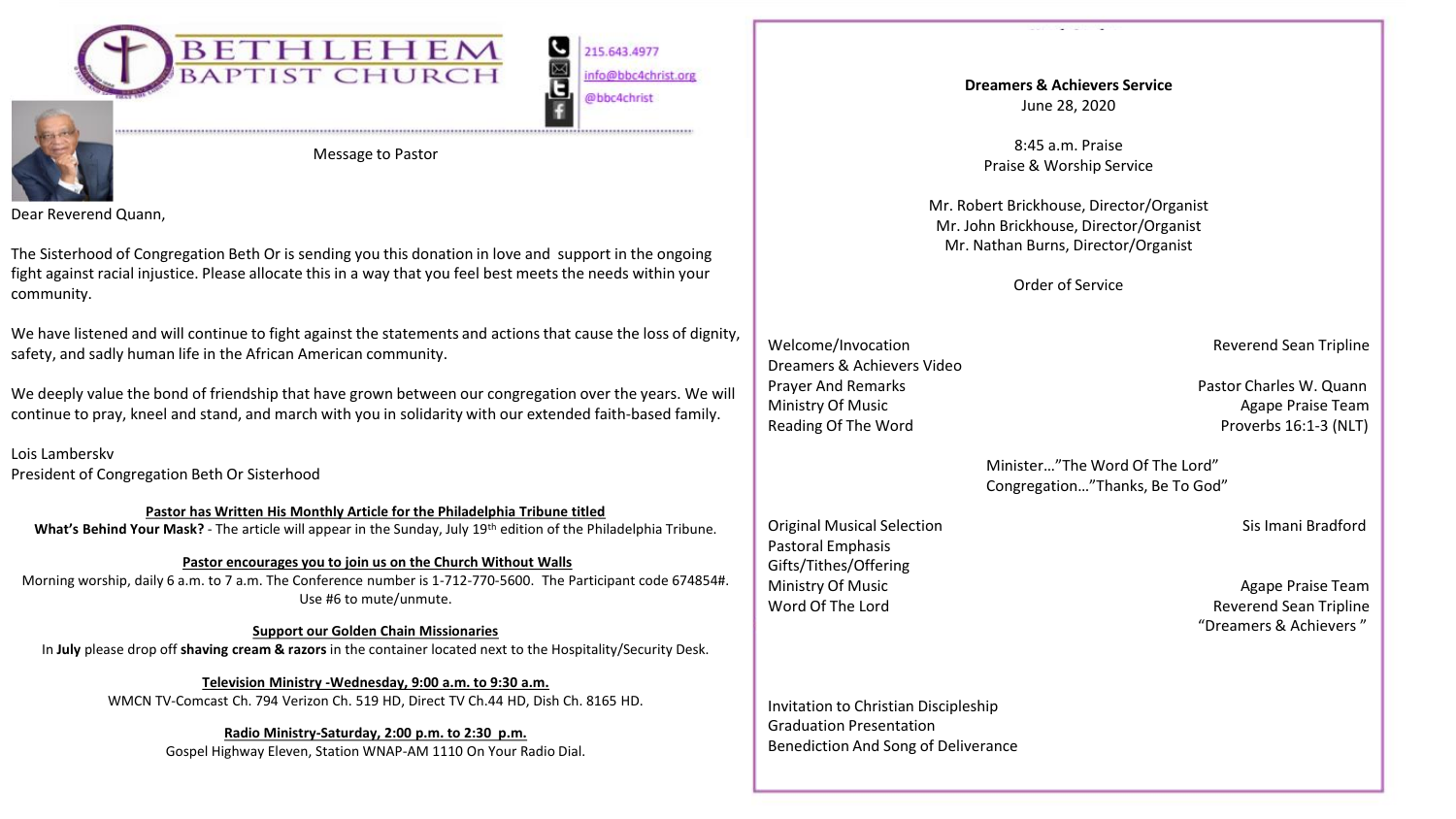

#### **Office Hours** Monday - Friday 9 a.m. - 2 p.m.

#### **Honoring our 2020 Bethlehem Graduates**

Today we will honor our Bethlehem, Class of 2020 High School and College graduates. We thank God for them, we're grateful to God for the Education & Scholarship Ministry led by Michele Turner.

We will honor our Bethlehem, Class of 2020 junior high school graduates virtually on Sunday, July  $12<sup>th</sup>$ . Following that service, beginning at 10:45 a.m. join us as we have a drive-by parade for our Bethlehem junior high, high school, and college graduates! Gift bags for the graduates will also be available during that time. If you are unable to attend the drive-by celebration, please contact Michele Turner, Education & Scholarship Ministry Leader at mturner@bbs-law.com to make arrangements for your graduate to receive his or her gift bag. Thank you!

#### **Education & Scholarship Ministry Virtual Fundraiser**

Our goal is to raise \$10,000 for Bethlehem 2020 Graduates. Our youth are important and every gift counts. You can give online or mail in your donation to Bethlehem Baptist Church, Education & Scholarship 2020 Fundraiser.

#### **Fireside Chat**

Join Pastor Quann and Rev. Sean Tripline on Thursdays for a Fireside Chat, at 12:30 -1:30 p.m. Call the Prayer Line for prayer or comments at 1-712-770-5600. The Participant Code is 674854#. Use #6 to mute/unmute. Watch Live Stream on YouTube, BBC Website and Facebook.

#### **Movement Monday**

Please spread the word of our next Movement Monday Service, Monday, July 13<sup>th</sup> at 7 p.m. Watch Live Stream on YouTube, BBC Website and Facebook

#### **2020 Census Form**

If you have not completed your 2020 Census Form, please do so. It can be done online or by mail. It is crucial that we all submit this form, for the census data determines how money and other public services will be allotted to our various communities.

#### **Addition to Church Constitution**

On Thursday, June 11, 2020, the Joint Ministry unanimously approved an addition to the Constitution for the position of Assistant Pastor. The Constitution will read as follows: "The position of Assistant Pastor will assist the pastor in carrying out pastoral responsibilities. The role and responsibilities as the spiritual leader will be overseen by the senior pastor."

#### **Position of Assistant Pastor**

On Thursday, June 11, 2020, the Joint Ministry unanimously approved that our Youth Pastor, Reverend Sean Tripline, serve as our Assistant Pastor. His responsibilities will be under the direction of the pastor, and they will include our Youth, Millennials and Generation Z, as well as carrying out other pastoral responsibilities that will be defined by the pastor.

This addition to the Constitution will require a vote from the congregation to affirm the role of Assistant Pastor. The Church Conference will take place on Tuesday, September 15, 2020. If we are still dealing with the coronavirus and not able to attend in person, members will be given an opportunity to vote online as well as mail-in ballots. This is a historic move for Bethlehem. I ask you to keep our church in your prayers.